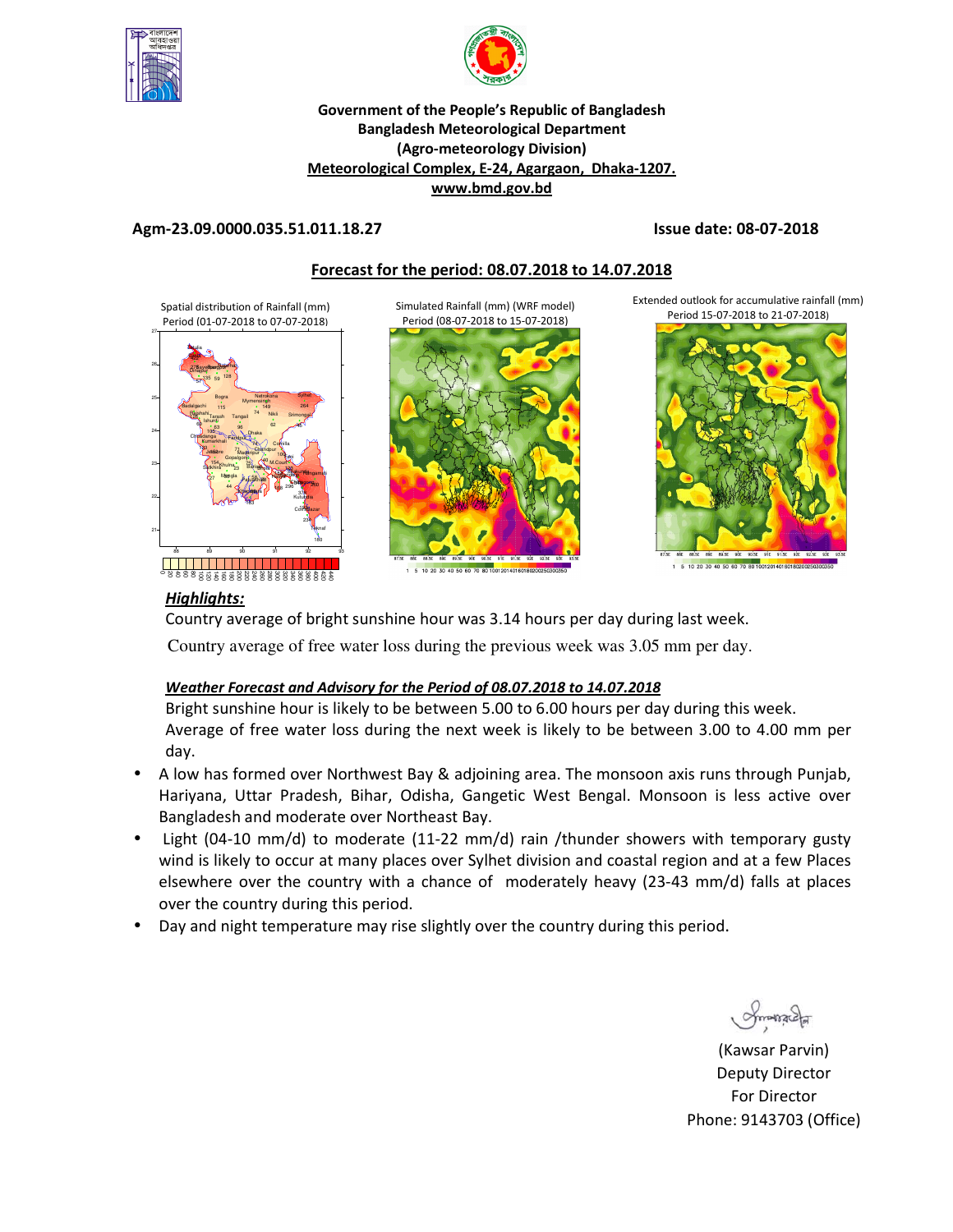#### **Short Weather description Period: 01.07.2018 to 07.07.2018** Maximum And Minimum Temperature (Range and Extreme)

| <b>Divisions</b> | <b>Maximum temperature</b><br>range in <sup>o</sup> C |               |  |         |            | <b>Highest maximum</b><br>temperature in <sup>o</sup> C |      |                | Minimum temperature<br>Range in <sup>o</sup> C |                          |      |                          | Lowest minimum<br>temperature in <sup>o</sup> C |                   |  |
|------------------|-------------------------------------------------------|---------------|--|---------|------------|---------------------------------------------------------|------|----------------|------------------------------------------------|--------------------------|------|--------------------------|-------------------------------------------------|-------------------|--|
| <b>Dhaka</b>     | 29.0                                                  |               |  | $-36.5$ | °c         | Nikli                                                   | 36.5 | °cı            | 24.5                                           | $\overline{\phantom{a}}$ | 28.0 | $\overline{c}$           | Faridpur & Nikli                                | 24.5 $^{\circ}$ C |  |
| Mymensingh       | 28.0                                                  | °c<br>$-34.0$ |  |         | Mymensingh | 34.0                                                    | °c   | 25.2           | $\overline{\phantom{0}}$                       | 27.7                     | °c   | Mymensingh&Netro<br>kona | $25.2 \n\degree$ C                              |                   |  |
| Chattogram       | 26.2                                                  |               |  | $-34.2$ | °c         | Chandpur                                                | 34.2 | °c             | 24.0                                           | ٠                        | 27.3 | °c                       | Rangamati                                       | 24.0 $^{\circ}$ C |  |
| Sylhet           | 28.9                                                  |               |  | $-34.6$ | °c         | Srimongal                                               | 34.6 | $^{\circ}$ Ci  | 24.5                                           | $\overline{\phantom{0}}$ | 26.6 | $^{\circ}$ c             | Sylhet&Srimongal                                | 24.5 $^{\circ}$ C |  |
| Rajshahi         | 28.6                                                  |               |  | $-36.4$ | °c         | Rajshahi                                                | 36.4 | °cı            | 24.0                                           | $\overline{\phantom{0}}$ | 28.4 | °c                       | B. Gachi                                        | 24.0 $^{\circ}$ C |  |
| Rangpur          | 26.0                                                  |               |  | $-34.8$ | °c         | Rangpur                                                 | 34.8 | $\overline{c}$ | 24.2                                           | $\overline{\phantom{0}}$ | 28.1 |                          | <sup>o</sup> C Syedpur                          | 24.2 $\degree$ C  |  |
| Khulna           | 29.2                                                  |               |  | $-35.6$ | °c         | Jashore & Chuadanga                                     | 35.6 | °c             | 24.3                                           | ۰.                       | 27.6 | °c                       | Kumarkhali                                      | 24.3 $^{\circ}$ C |  |
| Barishal         | 28.7                                                  |               |  | $-35.6$ | °c         | Barishal                                                | 35.6 | $\overline{c}$ | 24.5                                           | ۰                        | 26.8 | $\overline{c}$           | Khepupara                                       | 24.5 $^{\circ}$ C |  |

## *Rainfall analysis* and *average temperature:-*

| Name of the<br><b>Divisions</b> | Name of the<br><b>Stations</b> | Total<br>Rainfall | Normal<br>Rainfall | Deviation<br>in % | Total<br>Rainy | Average<br>Max | Average<br>M in | Average<br>Max.              | Average Average<br>Normal | M in.           | Average<br>Normal     |
|---------------------------------|--------------------------------|-------------------|--------------------|-------------------|----------------|----------------|-----------------|------------------------------|---------------------------|-----------------|-----------------------|
|                                 |                                | in $(mm)$         | in (mm)            |                   | days           | in %           | in %            | Humidity Humidity temp in °C | M ax.<br>temp in<br>°C    | temp in °<br>С  | Min.<br>temp in<br>°C |
| Dhaka                           | Dhaka                          | 74                | 79                 | -6                | 05             | 094            | 067             | 33.0                         | 31.6                      | 26.2            | 26.2                  |
|                                 | Faridpur                       | 71                | 87                 | $-18$             | 05             | 97             | 071             | 33.3                         | 31.6                      | 25.8            | 25.8                  |
|                                 | Madaripur                      | 75                | 91                 | $-18$             | 04             | 098            | 070             | 32.3                         | 31.8                      | 25.7            | 25.8                  |
|                                 | Nikli                          | 62                | $\star\star$       | ***               | 05             | 094            | 075             | 33.0                         | $\star\star$              | 26.1            | $\star\star$          |
|                                 | Tangail                        | 96                | 92                 | 4                 | 05             | 095            | 069             | 33.5                         | 31.7                      | 26.0            | 25.9                  |
|                                 | Gopalgonj                      | 23                | ź,                 | $***$             | 07             | 096            | 076             | 31.7                         | $\star\star$              | 26.3            | $\star\star$          |
| Mymensingh                      | Mymensingh                     | 74                | 100                | -26               | 04             | 95             | 075             | 32.1                         | 31.1                      | 26.5            | 26.0                  |
|                                 | Netrokona                      | 149               | **                 | $***$             | 04             | 095            | 075             | 31.6                         | $\star\star$              | 27.6            | $\star\star$          |
| Chattogram                      | Chattogram                     | 378               | 178                | 112               | 06             | $\star\star$   | $\star\star$    | $\star\star$                 | 30.5                      | $\star\star$    | 25.1                  |
|                                 | Sitakunda                      | 340               | 190                | 79                | 06             | $\star\star$   | $\star\star$    | **                           | 30.2                      | **              | 25.4                  |
|                                 | Rangamati                      | 260               | 114                | 128               | 06             | 100            | 052             | 30.4                         | 30.7                      | 24.5            | 24.8                  |
|                                 | Cox'sBazar                     | 234               | 235                | 0                 | 5              | 97             | 80              | 30.3                         | 29.9                      | 25.4            | 25.2                  |
|                                 | Teknaf                         | 180               | 318                | -43               | 6              | **             | $\star\star$    | **                           | 29.4                      | **              | 25.1                  |
|                                 | Hatiya                         | 168               | 176                | -5                | 05             | 098            | 083             | 30.8                         | 30.1                      | 25.4            | 25.7                  |
|                                 | Sandw ip                       | 296               | 206                | ***               | 07             | $\star\star$   | $\star\star$    | **                           | 29.9                      | **              | 25.3                  |
|                                 | Kutubdia                       | 193               | 208                | -7                | 06             | 94             | 078             | 30.5                         | 29.7                      | 25.7            | 25.5                  |
|                                 | Feni                           | 123               | 187                | $-34$             | 06             | 097            | 078             | 30.9                         | 30.4                      | 25.7            | 25.2                  |
|                                 | M.Court                        | 183               | 162                | 13                | 07             | 98             | 82              | 30.6                         | 30.6                      | 26.0            | 25.7                  |
|                                 | Chandpur                       | 40                | 100                | $***$             | 04             | $\star\star$   | $\star\star$    | **                           | 31.3                      | $\star\star$    | 25.9                  |
|                                 | Cumilla                        | 100               | 99                 | 1                 | 06             | 095            | 077             | 30.7                         | 31.0                      | 26.3            | 25.6                  |
| Sylhet                          | Sylhet                         | 264               | 186                | 42                | 07             | 98             | 78              | 33.8                         | 31.1                      | 26.2            | 25.0                  |
|                                 | Srimongal                      | 45                | 80                 | $-44$             | 05             | 97             | 062             | 32.1                         | 32.0                      | 25.7            | 25.0                  |
| Rajshahi                        | Rajshahi                       | 60                | 73                 | $-18$             | 05             | 098            | 068             | 34.4                         | 32.2                      | 26.4            | 25.8                  |
|                                 | Bogura                         | 115               | 81                 | 42                | 05             | 097            | 060             | 33.0                         | 31.9                      | 26.8            | 26.0                  |
|                                 | Ishurdi                        | 105               | 65                 | 62                | 05             | **             | $\star\star$    | **                           | 32.0                      | $\star\star$    | 25.5                  |
|                                 | Badalgachi                     | 126               | $\star\star$       | ***               | 05             | 100            | 063             | 32.6                         | $\star\star$              | 26.4            | $\star\star$          |
|                                 | Tarash                         | 63                | $\star\star$       | ***               | 03             | 100            | 065             | 32.3                         | $\star\star$              | 26.6            | $\star\star$          |
| Rangpur                         | Rangpur                        | 59                | 97                 | -39               | 04             | 095            | 073             | 32.3                         | 31.5                      | 26.7            | 25.9                  |
|                                 | Dinajpur                       | 57                | 109                | $-48$             | 03             | 096            | 070             | 32.4                         | 31.7                      | 27.0            | 25.4                  |
|                                 | Sayedpur                       | 135               | **                 | $***$             | 04             | 95             | 74              | 32.3                         | $\star\star$              | 26.1            | $\star\star$          |
|                                 | Rajarhat                       | 128               | Ħ                  | ***               | 04             | 094            | 076             | 31.3                         | **                        | 25.2            | $^{\star\star}$       |
|                                 | Tetulia                        | 422               | **                 | ***               | 06             | 099            | 087             | 29.0                         | **                        | 25.0            | $\star\star$          |
|                                 | Dimla                          | 278               | $\star$            | $***$             | 06             | 098            | 081             | 30.1                         | xx                        | 25.5            | $\star\star$          |
| Khulna                          | Khulna                         | 33                | 85                 | -61               | 05             | 097            | 074             | 33.0                         | 32.0                      | 26.7            | 26.1                  |
|                                 | Mongla                         | 44                | $\star\star$       | ***               | 04             | $\star\star$   | $\star\star$    | **                           | $\star\star$              | $\star\star$    | $^{\star\star}$       |
|                                 | Jashore                        | 154               | 82                 | 88                | $04\,$         | 093            | 068             | 33.8                         | 32.5                      | 26.0            | 26.1                  |
|                                 | Chuadanga                      | 123               | 84                 | 46                | 05             | 096            | 069             | 34.0                         | 32.7                      | 26.3            | 26.1                  |
|                                 | Satkhira                       | 27                | 83                 | $-67$             | 05             | 098            | 062             | 32.8                         | 32.2                      | 26.7            | 26.1                  |
|                                 | Kumarkhali                     | 152               | $\star\star$       | ***               | 04             | 100            | 061             | 31.9                         | $\star\star$              | 27.0            |                       |
| Barishal                        | Barisal                        | 58                | 111                | -48               | 06             | 100            | 076             | 31.7                         | 31.1                      | 26.1            | 25.6                  |
|                                 | Bhola                          | 78                | 119                | $-34$             | 05             | 097            | 078             | 31.4                         | 30.5                      | 25.9            | 25.7                  |
|                                 | Patuakhali                     | 86                | 169                | -49               | 06             | 099            | 080             | 31.6                         | 30.7                      | 26.1            | 25.9                  |
|                                 | Khepupara                      | 183               | 199                | -8                | 06             | $\star\star$   | **              | **                           | 30.4                      | $^{\star\star}$ | 25.8                  |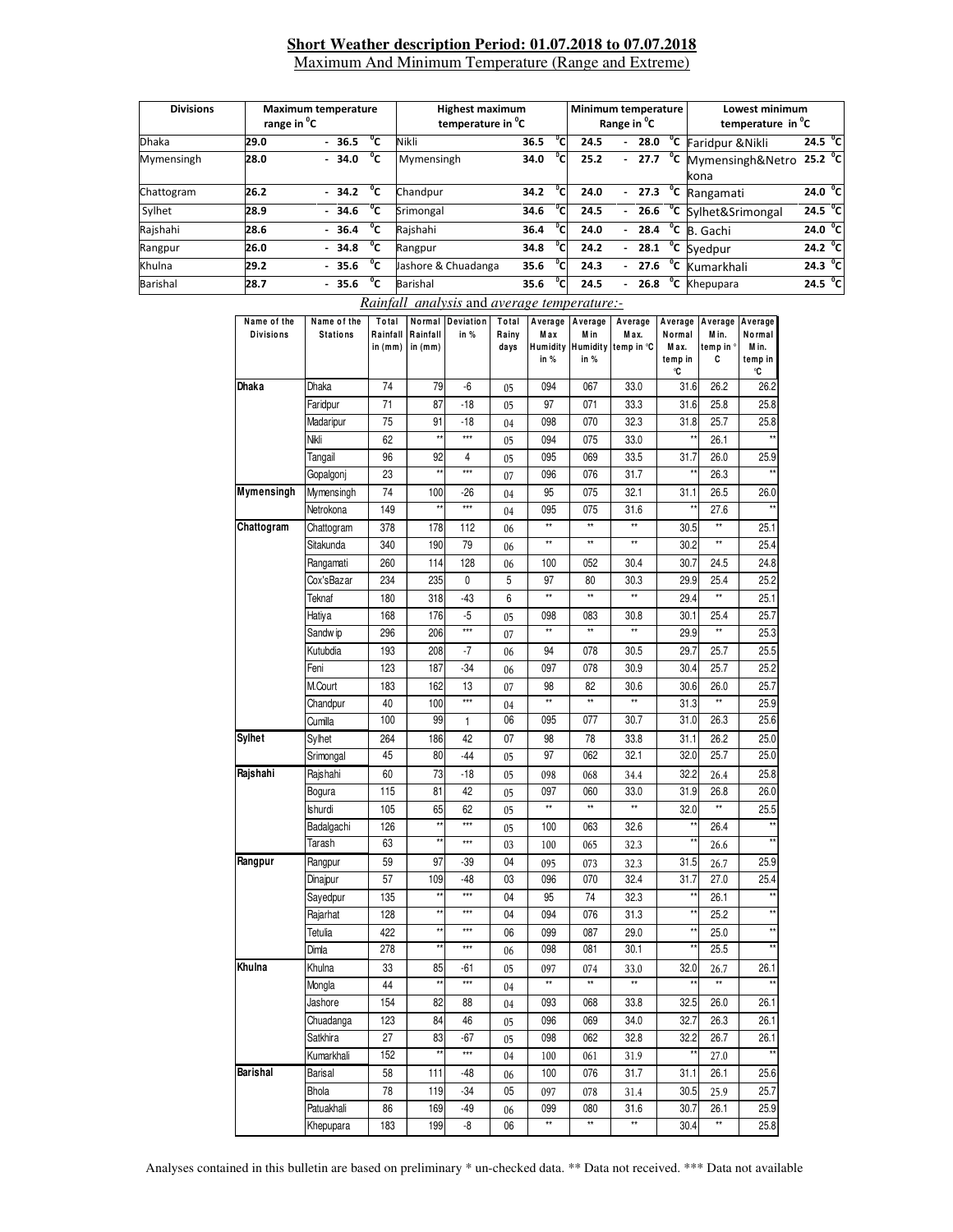

Spatial distribution of Rainfall (mm). Period (01-07-2018 to 07-07-2018)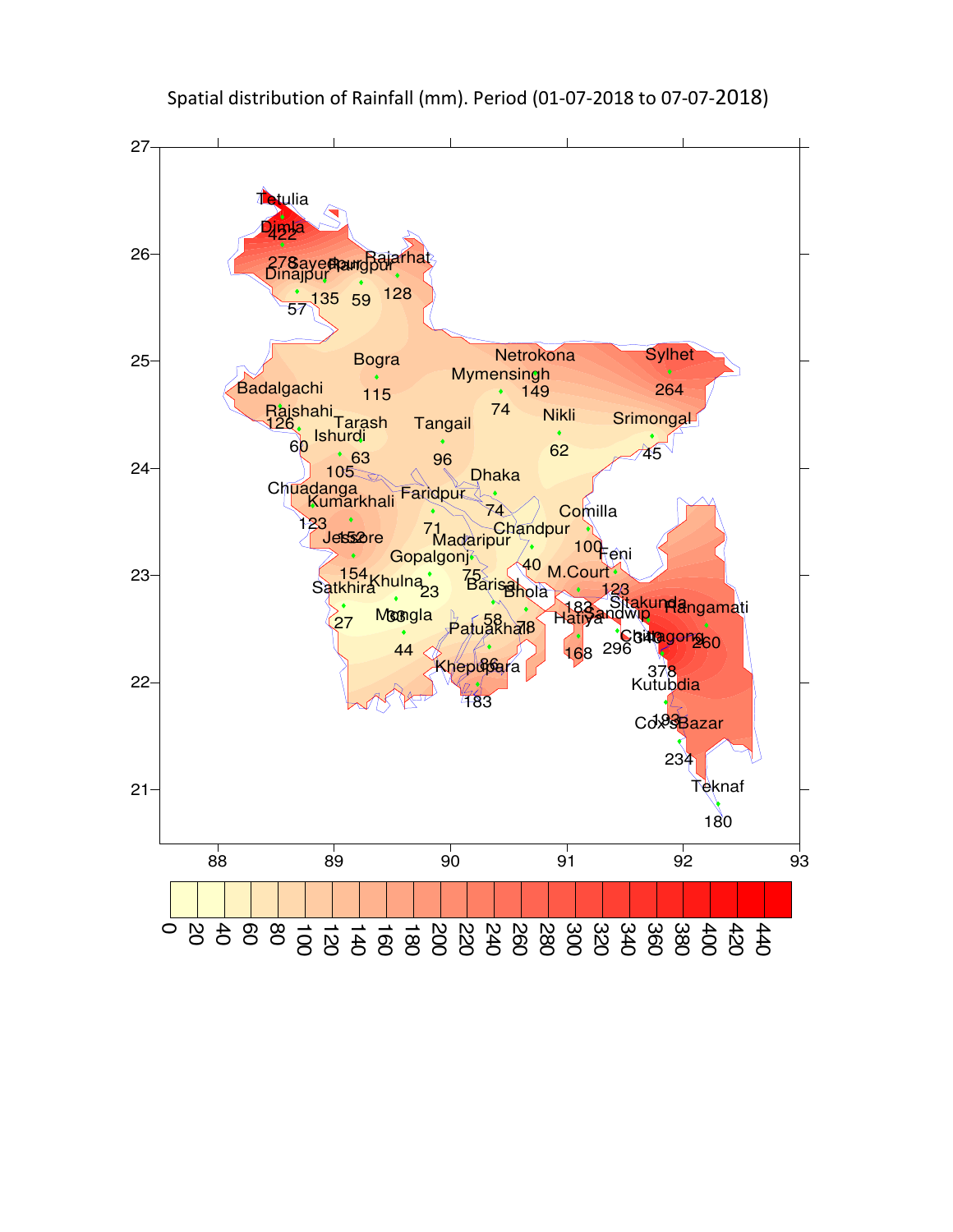



# গণপ্রজাতন্ত্রী বাংলাদেশ সরকার বাংলাদেশ আবহাওয়া অধিদপ্তর কৃষি আবহাওয়া মহাশাখা আবহাওয়া ভবন, ই-২৪, আগারগাঁও, ঢাকা-১২০৭। www.bmd.gov.bd

এজিএম-২৩.০৯.০০০০.০৩৫.৫১.০১১.১৮.২৭

তারিখ: ০৮-০৭-২০১৮ খ্রিঃ

# পূর্বাভাসের সময়কাল: ০৮-০৭-২০১৮ থেকে ১৪-০৭-২০১৮

Spatial distribution of Rainfall (mm) Period (01-07-2018 to 07-07-2018)



Simulated Rainfall (mm) (WRF model) Period (08-07-2018 to 15-07-2018)



1 5 10 20 30 40 50 60 70 80 1001201401601802002

Extended outlook for accumulative rainfall (mm) Period 15-07-2018 to 21-07-2018)



1 5 10 20 30 40 50 60 70 80 10012014016018020

#### প্ৰধান বৈশিষ্ট্য সমূহঃ-

গত সপ্তাহে দেশের দৈনিক উজ্জ্বল সূর্যকিরণ কালের গড় ৩.১৪ ঘন্টা ছিল । গত সপ্তাহে দেশের দৈনিক বাষ্পীভবনের গড় ৩.০৫ মিঃ মিঃ ছিল।

### আবহাওয়ার পূর্বাভাসঃ- ০৮-০৭-২০১৮ থেকে ১৪-০৭-২০১৮ ইং পর্যন্ত।

এ সপ্তাহে দৈনিক উজ্জ্বল সূর্য কিরণ কাল ৫.০০ থেকে ৬.০০ ঘন্টার মধ্যে থাকতে পারে ।

আগামী সপ্তাহের বাষ্পীভবনের দৈনিক গড় ৩.০০ মিঃ মিঃ থেকে ৪.০০ মিঃ মিঃ থাকতে পারে।

- উত্তর-পশ্চিম বঙ্গোপসাগর ও তৎসংলগ্ন এলাকায় একটি লঘুচাপের সৃষ্টি হয়েছে। মৌসুমী বায়ুর অক্ষ পাঞ্জাব, হরিয়ানা, উত্তর প্রদেশ, বিহার, উড়িষ্যা, গাঙ্গেয় পশ্চিমবঙ্গ পর্যন্ত বিস্তৃত রয়েছে। মৌসুমী বায়ু বাংলাদেশের উপর কম সক্রিয় এবং উত্তর বঙ্গোপসাগরে মাঝারী অবস্থায় বিরাজমান রয়েছে।
- এ সময়ে সিলেট বিভাগ ও উপকূলীয় অঞ্চলের অনেক স্থানে এবং দেশের অন্যত্র কিছু কিছু স্থানে অস্থায়ী দমকা হাওয়াসহ হাল্কা (০৪-১০ মিঃ মিঃদিন) থেকে মাঝারি (১১-২২ মিঃ মিঃ/দিন) ধরনের বৃষ্টি/বজ্রবৃষ্টি হতে পারে। সেই সাথে দেশের কোথাও কোথাও মাঝারী ধরনের ভারী (২৩-৪৩ মিঃমিঃ/দিন) বর্ষণ হতে পারে।
- এ সময়ে সারাদেশের দিন ও রাতের তাপমাত্রা সামান্য বৃদ্ধি পেতে পারে।

Smanach

(কাওসার পারভীন) উপপরিচালক কৃষি আবহাওয়া মহাশাখা টেলিফোন: ৯১৪৩৭০৩ (অফিস)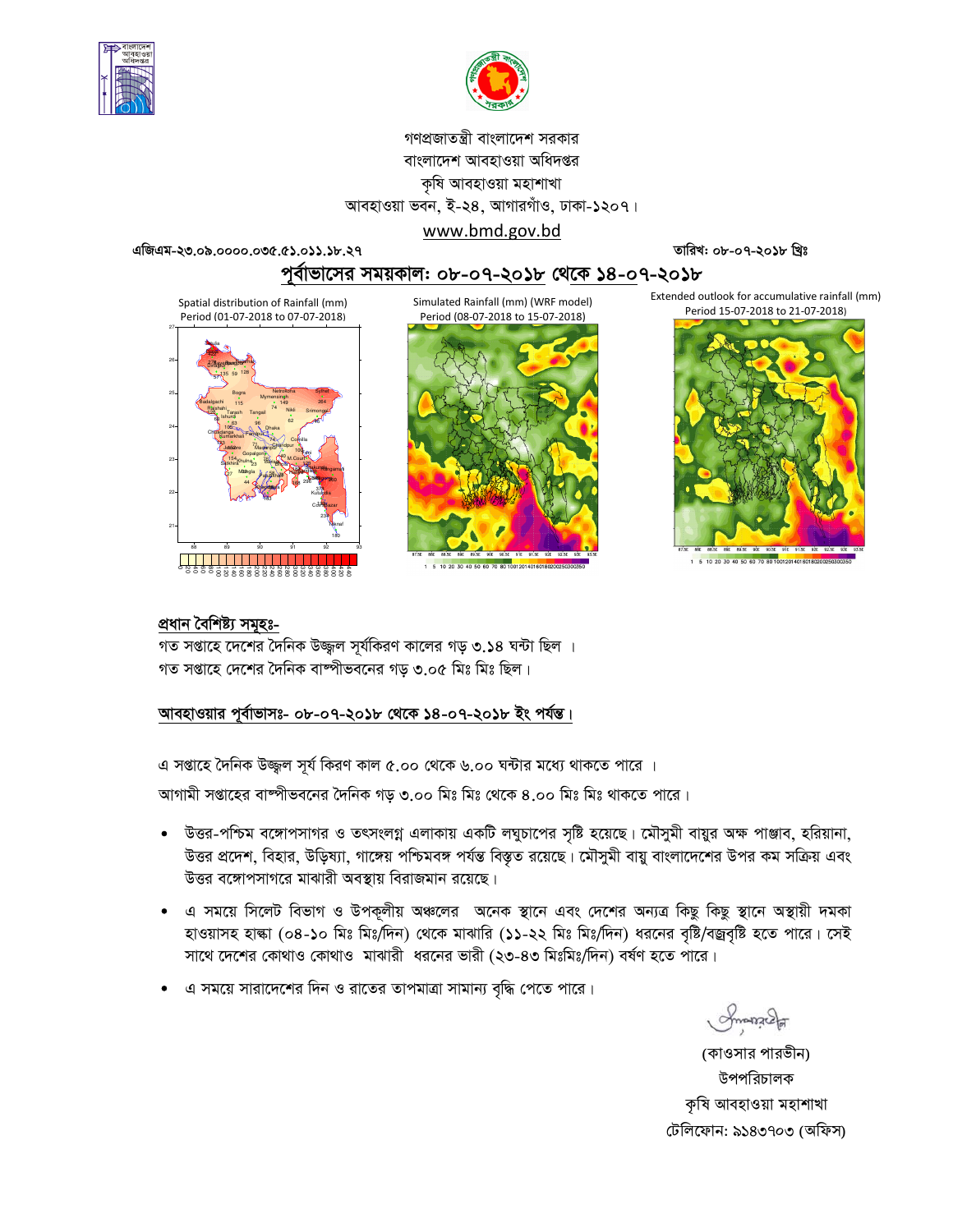# সংক্ষিপ্ত আবহাওয়া বিবরণী, সময়: ০১-০৭-২০১৮ থেকে ০৭-০৭-২০১৮

| বিভাগ     | সর্বোচ্চ তাপমাত্রার পরিসর।       | সৰ্বোচ্চ তাপমাত্ৰা ' | ' সেঃ                  |                                  |      | সর্বনিম্ন তাপমাত্রার পরিসর <sup>o</sup> সেঃ | সৰ্বনিম তাপমাত্ৰা $^\circ$ সেঃ |                     |
|-----------|----------------------------------|----------------------|------------------------|----------------------------------|------|---------------------------------------------|--------------------------------|---------------------|
| ঢাকা      | $^{\circ}$ সেঃ<br>-৩৬.৫<br>২৯.০  | নিকলী                | ৩৬.৫ °সেঃ              | ২৪.৫<br>$\overline{\phantom{a}}$ | ২৮.০ | $^{\circ}$ সেঃ                              | ফরিদপর ও নিকলী                 | ২৪.৫ $^{\circ}$ সেঃ |
| ময়মনসিংহ | $^{\circ}$ সেঃ<br>- ৩৪.০<br>২৮.০ | ময়মনসিংহ            | $^{\circ}$ সেঃ<br>0.8c | ২৫.২<br>$\overline{\phantom{a}}$ | ২৭.৭ | $^{\circ}$ সেঃ                              | ময়মনাসংহ ওনেত্ৰকোনা           | ২৫.২ ° সেঃ          |
| চউগ্ৰাম   | $-$ ৩৪.২ $^{\circ}$ সেঃ<br>২৬.২  | চাঁদপর               | ৩৪.২ ° সেঃ             | ২৪.০<br>$\overline{\phantom{a}}$ | ২৭.৩ | $^{\circ}$ সেঃ                              | রাঙ্গামাটি                     | ২৪.০ ° সেঃ          |
| সিলেট     | $^{\circ}$ সেঃ<br>- ৩৪.৬<br>২৮.৯ | শ্ৰীমঙ্গল            | ৩৪.৬ ° সেঃ             | ২৪.৫<br>$\overline{\phantom{0}}$ | ২৬.৬ | $^{\circ}$ সেঃ                              | সিলেট ও শ্ৰীমঙ্গল              | ২৪.৫ ° সেঃ          |
| রাজশাহী   | $^{\circ}$ সেঃ<br>-৩৬.৪<br>২৮.৬  | রাজশাহী              | $^{\circ}$ সেঃ<br>৩৬.৪ | ২8.०<br>$\overline{\phantom{a}}$ | ২৮.৪ | $^{\circ}$ সেঃ                              | বদল গাছী                       | ২৪.০ ° সেঃ          |
| রংপুর     | $-08.5$<br>সেঃ<br>২৬.০           | রংপর                 | $^{\circ}$ সেঃ<br>৩8.৮ | ২৪.২<br>$\overline{\phantom{0}}$ | ২৮.১ | $^{\circ}$ সেঃ                              | সৈয়দপর                        | ২৪.২ ° সেঃ          |
| খুলনা     | $^{\circ}$ সেঃ<br>- ৩৫.৬<br>২৯.২ | যশোর ওচয়াডাঙ্গা     | $^{\circ}$ সেঃ<br>৩৫.৬ | ২৪.৩<br>$\overline{\phantom{a}}$ | ২৭.৬ | $^{\circ}$ সেঃ                              | কুমারখালী                      | ২৪.৩ ° সেঃ          |
| বরিশাল    | $^{\circ}$ সেঃ<br>- ৩৫.৬<br>২৮.৭ | বরিশাল               | ৩৫.৬ ° সেঃ             | ২৪.৫<br>$\sim$                   | ২৬.৮ | $^{\circ}$ সেঃ                              | খেপুপাড়া                      | ২৪.৫ $^{\circ}$ সেঃ |

# <u> বৃষ্টিপাত বিশ্লেষন এবং স্বাভাবিক তাপমাত্ৰা :</u>

| বিভাগের নাম   | স্টেশনের নাম | মোট<br>বৃষ্টিপাত<br>(মিঃমিঃ) | ষাভাবিক<br>বৃষ্টিপাত<br>(মিঃমিঃ) | বিছ্যুতি( %) | মোট<br>বৃষ্টিপাতের<br>দিন | সৰ্বোষ্ক গড<br>আৰ্দ্ৰতা<br>( %) | সৰ্বোনিম্ন<br>আৰ্দ্ৰতা<br>( %) | গড় সৰ্বোষ্ক<br>তাপমাত্রা<br>(ডিগ্ৰী সেঃ) | গড<br>ষভাবিক<br>তাপমাত্রা<br>(ডিগ্ৰী<br>(সঃ) | সৰ্বনিম্ন<br>গড<br>তাপমাত্রা<br>(ডিগ্ৰী<br>(সঃ) | সৰ্বনিম্ন<br>ষাভাবিক<br>গড়<br>তাপমাত্রা(<br>ডিগ্ৰী সেঃ) |
|---------------|--------------|------------------------------|----------------------------------|--------------|---------------------------|---------------------------------|--------------------------------|-------------------------------------------|----------------------------------------------|-------------------------------------------------|----------------------------------------------------------|
| ঢাকা          | ঢাকা         | ٩8                           | ৭৯                               | -4           | o¢                        | $\circ$ ನಿ8                     | ০৬৭                            | 00.0                                      | 0.5.5                                        | ২৬.২                                            | ২৬.২                                                     |
|               | ফারদপুর      | ۹১                           | ৮৭                               | -26          | o¢                        | ৯৭                              | ०१১                            | ৩৩.৩                                      | ৩১.৬                                         | ২৫.৮                                            | ২৫.৮                                                     |
|               | মাদারীপুর    | 90                           | ৯১                               | -25          | 08                        | ০৯৮                             | ०१०                            | ৩২.৩                                      | ৩১.৮                                         | ২৫.৭                                            | ২৫.৮                                                     |
|               | নিকলী        | ৬২                           | **                               | ***          | o¢                        | ০৯৪                             | ०१৫                            | 00.0                                      | $**$                                         | ২৬.১                                            | $\ast$                                                   |
|               | টাঙ্গাইল     | ৯৬                           | ৯২                               | 8            | o¢                        | ০৯৫                             | ০৬৯                            | 00.6                                      | ৩১.৭                                         | ২৬.০                                            | ২৫.৯                                                     |
|               | গোপালগজ্ঞ    | ২৩                           | **                               | ***          | o٩                        | ০৯৬                             | ०१७                            | ৩১.৭                                      | $**$                                         | ২৬.৩                                            | $**$                                                     |
| ময়মনসিংহ     | ময়মনসিংহ    | 98                           | ১০০                              | -২৬          | о8                        | ৯৫                              | ०१৫                            | ৩২.১                                      | ৩১.১                                         | ২৬.৫                                            | ২৬.০                                                     |
|               | নেত্ৰকোনা    | ১৪৯                          | $**$                             | ***          | 08                        | ০৯৫                             | ०१৫                            | 0.6                                       | $**$                                         | ২৭.৬                                            | $\ast\ast$                                               |
| চট্টগ্ৰাম     | ঢট্ৰগ্ৰাম    | ৩৭৮                          | 39b                              | ১১২          | ০৬                        | **                              | **                             | **                                        | 0.00                                         | **                                              | ২৫.১                                                     |
|               | সীতাকুন্ড    | 080                          | ১৯০                              | ৭৯           | ০৬                        | **                              | $\pm\pm$                       | $\pm\pm$                                  | ৩০.২                                         | **                                              | 20.8                                                     |
|               | রাঙ্গামাটি   | ২৬০                          | 558                              | ১২৮          | ০৬                        | ১০০                             | ০৫২                            | 00.8                                      | ৩০.৭                                         | 28.0                                            | 28.5                                                     |
|               | কক্সবাজার    | ২৩৪                          | ২৩৫                              | $\circ$      | ¢                         | ৯৭                              | bο                             | ৩০.৩                                      | ২৯.৯                                         | ২৫.৪                                            | ২৫.২                                                     |
|               | টেকনাফ       | $\delta$                     | ৩১৮                              | -80          | ৬                         | **                              | $\pm\pm$                       | $\pm\pm$                                  | 25.8                                         | **                                              | ২৫.১                                                     |
|               | হাতিয়া      | ১৬৮                          | 94                               | -৫           | o¢                        | ০৯৮                             | ০৮৩                            | 00.b                                      | 00.5                                         | ২৫.৪                                            | ২৫.৭                                                     |
|               | সন্দ্বীপ     | ২৯৬                          | ২০৬                              | ***          | o٩                        | **                              | $\pm\pm$                       | $\pm\pm$                                  | ২৯.৯                                         | **                                              | ৩.১২                                                     |
|               | কুতুবদীয়া   | ১৯৩                          | ২০৮                              | - 9          | ০৬                        | ৯৪                              | ०१৮                            | ৩০.৫                                      | ২৯.৭                                         | ২৫.৭                                            | 20.0                                                     |
|               | ফেনী         | ১২৩                          | ১৮৭                              | -08          | ০৬                        | ০৯৭                             | ०१৮                            | ৩০.৯                                      | 00.8                                         | ২৫.৭                                            | ২৫.২                                                     |
|               | মাইজদী কোর্ট | ১৮৩                          | بناد                             | ১৩           | o٩                        | ৯৮                              | ৮২                             | ৩০.৬                                      | ৩০.৬                                         | ২৬.০                                            | ২৫.৭                                                     |
|               | চাঁদপুর      | 80                           | ১০০                              | ***          | 08                        | $\pm\pm$                        | $\pm\pm$                       | $\pm\pm$                                  | ৩১.৩                                         | **                                              | ২৫.৯                                                     |
|               | কুমিল্লা     | 500                          | ৯৯                               | ډ            | ০৬                        | ০৯৫                             | ०११                            | 00.9                                      | 0.20                                         | ২৬.৩                                            | ২৫.৬                                                     |
| সিলেট         | সিলেট        | ২৬৪                          | ১৮৬                              | 82           | o٩                        | ৯৮                              | ٩b                             | ৩৩.৮                                      | ৩১.১                                         | ২৬.২                                            | ২৫.০                                                     |
|               | শ্ৰীমঙ্গল    | 8¢                           | bο                               | $-88$        | o¢                        | ৯৭                              | ০৬২                            | ৩২.১                                      | ৩২.০                                         | ২৫.৭                                            | ২৫.০                                                     |
| বাজশাহী       | রাজশাইী      | ৬০                           | ৭৩                               | -25          | o¢                        | ০৯৮                             | ০৬৮                            | 08.8                                      | ৩২.২                                         | ২৬.৪                                            | ২৫.৮                                                     |
|               | বগুডা        | 226                          | ৮১                               | 82           | o¢                        | ০৯৭                             | ০৬০                            | ৩৩.০                                      | ৩১.৯                                         | ২৬.৮                                            | ২৬.০                                                     |
|               | ঈশ্বরদী      | ১০৫                          | ৬৫                               | ৬২           | o¢                        | **                              | $\ast\ast$                     | $\pm\pm$                                  | ৩২.০                                         | **                                              | ২৫.৫                                                     |
|               | বদলগাৰ্ঘী    | ১২৬                          | **                               | ***          | o¢                        | ১০০                             | ০৬৩                            | ৩২.৬                                      | $**$                                         | 20.8                                            | $\ast$                                                   |
|               | তাডাশ        | ৬৩                           | **                               | ***          | ೲ                         | 500                             | ০৬৫                            | ৩২৩                                       | $\pm\pm$                                     | ২৬.৬                                            | $\ast$                                                   |
| <b>রং</b> পুর | রংপুর        | ৫৯                           | ৯৭                               | -৩৯          | 08                        | ০৯৫                             | ০৭৩                            | ৩২৩                                       | 05.6                                         | ২৬. ৭                                           | ২৫.৯                                                     |
|               | দিনাজপুর     | 69                           | ১০৯                              | -8৮          | ೦೮                        | ০৯৬                             | ०१०                            | 02.8                                      | ৩১.৭                                         | ২৭.০                                            | 20.8                                                     |
|               | সৈয়দপুর     | ১৩৫                          | **                               | ***          | 08                        | ৯৫                              | ۹8                             | ৩২৩                                       | $**$                                         | ২৬.১                                            | $**$                                                     |
|               | রাজারহাট     | ১২৮                          | **                               | ***          | 08                        | ০৯৪                             | ০৭৬                            | ৩১.৩                                      | **                                           | ২৫.২                                            | $\ast$ $\ast$                                            |
|               | তেতুঁলিয়া   | ৪২২                          | **                               | ***          | ০৬                        | ০৯৯                             | ०৮৭                            | ২৯.০                                      | **                                           | ২৫.০                                            | **                                                       |
|               | ডিমলা        | ২৭৮                          | **                               | ***          | ০৬                        | ০৯৮                             | ০৮১                            | ৩০.১                                      | $**$                                         | ২৫.৫                                            | $\ast$                                                   |
| থুলনা         | থুলনা        | ৩৩                           | ৮৫                               | -৬১          | o¢                        | ০৯৭                             | 098                            | ৩৩.০                                      | ৩২.০                                         | ২৬. ৭                                           | ২৬.১                                                     |
|               | মংলা         | 88                           | **                               | ***          | 08                        | **                              | **                             | **                                        | **                                           | $\ast$ $\ast$                                   | $\ast\ast$                                               |
|               | যশোর         | 568                          | ৮২                               | ৮৮           | 08                        | ಂನಿಲ                            | ০৬৮                            | ৩৩.৮                                      | ৩২.৫                                         | ২৬.০                                            | ২৬.১                                                     |
|               | চুয়াডাঙ্গা  | ১২৩                          | b8                               | ৪৬           | o¢                        | ০৯৬                             | ০৬৯                            | 08.0                                      | ৩২.৭                                         | ২৬.৩                                            | ২৬.১                                                     |
|               | সাতস্কীরা    | ২৭                           | ৮৩                               | -৬৭          | o¢                        | ০৯৮                             | ০৬২                            | ৩২.৮                                      | ৩২.২                                         | ২৬. ৭                                           | ২৬.১                                                     |
|               | কুমারখালী    | ১৫২                          | $\ast$                           | ***          | 08                        | 200                             | ০৬১                            | ৩১.৯                                      | $\ast\ast$                                   | ২৭.০                                            | $**$                                                     |
| ববিশাল        | বারশাল       | ¢Ъ                           | 777                              | -8৮          | ০৬                        | ১০০                             | ০৭৬                            | ৩১.৭                                      | ৩১.১                                         | ২৬.১                                            | ২৫.৬                                                     |
|               | ভোলা         | ٩b                           | ১১৯                              | -৩8          | o¢                        | ০৯৭                             | ०१৮                            | 05.8                                      | ৩০.৫                                         | ২৫.৯                                            | ২৫.৭                                                     |
|               | পটুয়াথালী   | ৮৬                           | ১৬৯                              | -8৯          | ০৬                        | ০৯৯                             | obo                            | ৩১.৬                                      | ৩০.৭                                         | ২৬.১                                            | ২৫.৯                                                     |
|               | খেপুপাড়া    | ১৮৩                          | ১৯৯                              | - b          | ০৬                        | $\ast\ast$                      | $\ast\ast$                     | $\ast\ast$                                | 00.8                                         | $\ast\ast$                                      | ২৫.৮                                                     |

N.B .Analyses contained in this bulletin are based on preliminary \* un-checked data. \*\* Data not received. \*\*\* Data not available.